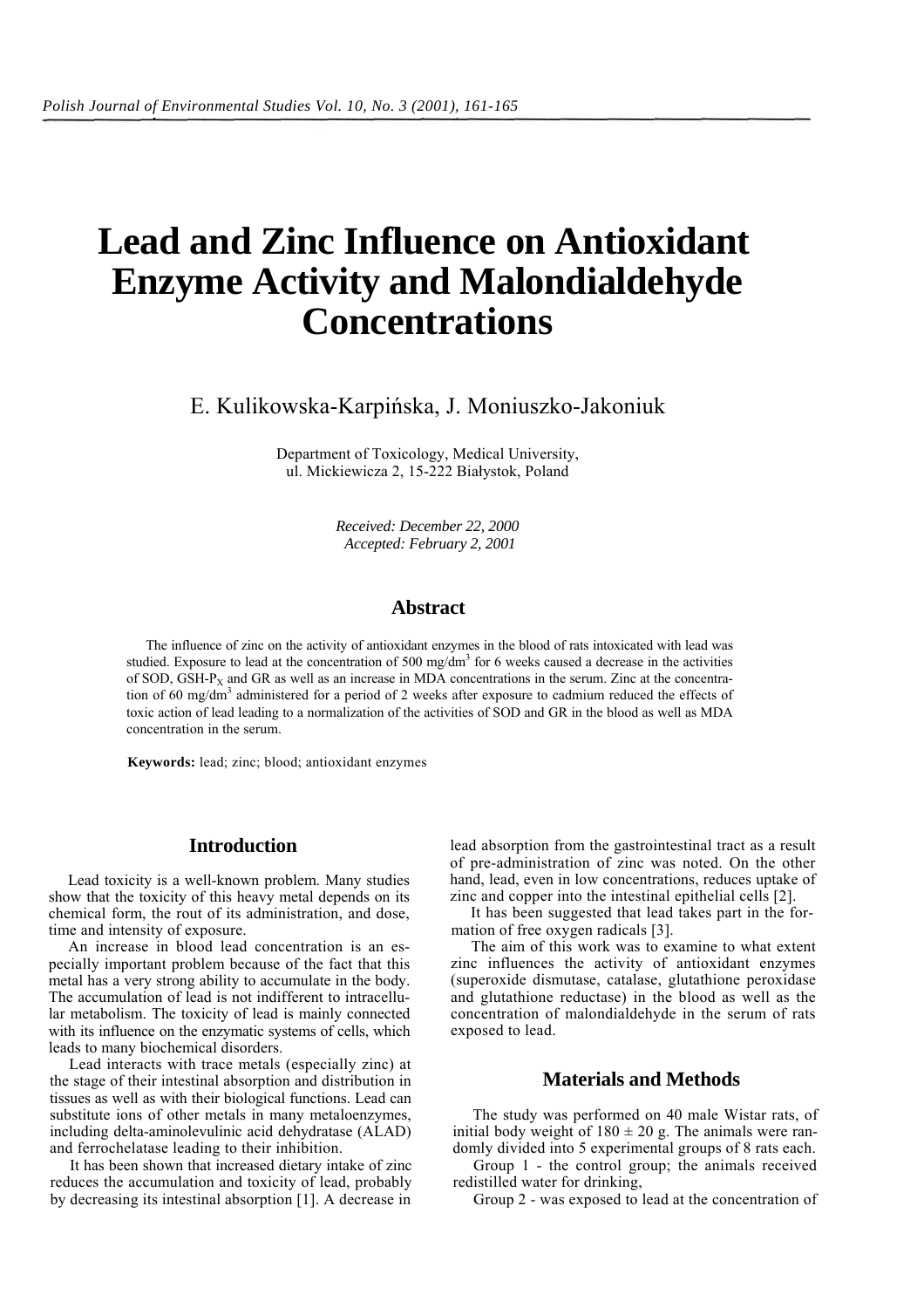500 mg/dm<sup>3</sup> in the form of water solution of lead acetate (for drinking), for a period of 6 weeks (Pb),

Group 3 - received a water solution of zinc chloride at the concentration of 60 mg  $\text{Zn/dm}^3$  for a period of 2 weeks (Zn),

Group  $4^{\degree}$  after exposure to lead (500 mg/dm<sup>3</sup> for 6 weeks) the animals received zinc  $(60 \text{ mg/dm}^3)$  for 2 weeks  $(Pb + Zn)$ ,

Group 5 - after exposure to lead (500 mg/dm<sup>3</sup> for 6 weeks) the rats received redistilled water for a period of 2 weeks  $(Pb + H<sub>2</sub>O)$ .

The animals were fed the standard LSM diet. The rats consumed on average 25 g of the diet per day. The mean concentration of lead in food was 17 µg/g. After calculations, the mean intake of lead in the food was 425 µg/24 h/rat.

Twenty-four hours before the end of the respective periods of the exposure the animals were placed in metabolic cages for 24-hour urine collection.

After exposure was completed the rats were euthanized and the blood from the heart was collected.

In the blood the following parameters were determined:

- the activity of superoxide dismutase (SOD), glutathione peroxidase  $(GSH-P_X)$  and glutathione re ductase (GR) using tests by RANDOX,

- the activity of catalase (CAT) according to Aebi [4],

- the concentration of malondialdehyde according to Buege and Aust [5],
- the concentration of lead by means of atomic absorp tion spectrophotometry (AAS) with electrothermical atomization in a graphite cuvette.

In the blood and urine the concentration of -SH groups was assessed according to Ellman [6].

The concentrations of zinc and copper in the serum (after its dilution with redistilled water 1:1) were measured by means of flame AAS method [7]. The analyses were performed on an atomic absorption spectrometer AAS 30 produced by the Zeiss Jena Company.

For each series of the serum samples the working standard solutions of lead, zinc and copper in respective concentrations were prepared.

The obtained results (mean values and standard deviations) are presented in tables. The data were statistically

analyzed according to the t-Student's test using the variance analysis. The level of  $p < 0.05$  was considered as statistically significant.

#### **Results**

The influence of lead on the activity of antioxidant enzymes in the blood and MDA concentration in the serum of rats is presented in Table 1.

Exposure to  $\overline{500}$  mg Pb/dm<sup>3</sup> caused a decrease in the activity of SOD, GSH- $P_X$  and GR in the blood as well as an increase in the serum MDA concentation. The activity of GSH- $P_X$  was decreased by 40%, SOD and GR by about 20%. However, the concentration of MDA was increased by 37% in comparison to the control group.

The administration of redistilled water for the period of 2 weeks after the completed exposure to lead (Pb  $+$  H<sub>2</sub>O) led to a further decrease in the activity of  $GSH-P_X$  and  $GR$  in comparison to the control group as well as the group exposed to lead (Pb). The concentration of MDA in the serum and the activity of SOD in the blood of those animals  $(Pb + H<sub>2</sub>O)$  were at the same level as in the rats receiving lead for 6 weeks. Moreover, at the same time the activity of CAT in the blood was increased in comparison to the control group and the group exposed to lead (Pb).

The administration of zinc at the concentration of 60  $mg/dm<sup>3</sup>$  for the period of 2 weeks (Zn) had no influence on the activity of the assessed antioxidant enzymes (SOD, CAT, GSH- $P_X$ , GR) in the blood and on MDA concentration in the serum.

The administation of zinc after the exposure to lead  $(Pb + Zn)$  restored the activity of SOD and GR in the blood and MDA concentration in the serum to the control values. The activity of CAT in the blood remained at the same level as in the group exposed to lead. The activity of GSH- $P<sub>x</sub>$  in the blood was increased by 15% in comparison to the group exposed to lead, but did not reach the control value.

The influence of lead and/or zinc on the concentration of -SH groups in the blood and urine of rats is presented in Table 2.

Table 1. The influence of lead and/or zinc on the activity of antioxidant enzymes in the blood and the concentration of MDA in the serum of rats.

| Group      | SOD<br>[U/ml]              | <b>CAT</b><br>[mmol $H_2$ /min] | $GSH-Pr$<br>[U/l]                   | GR<br>[U/l]              | <b>MDA</b><br>[mmol/l] |
|------------|----------------------------|---------------------------------|-------------------------------------|--------------------------|------------------------|
| Control    | $178.00 \pm 17.20$         | $152.60 \pm 26.00$              | $786.00 \pm 100.50$                 | $28.70 \pm 7.60$         | $4.30 \pm 0.70$        |
| Pb         | $143.00 \pm 11.30^a$       | $190.70 \pm 51.00$              | $474.00 \pm 72.60^{\circ}$          | $22.40 \pm 2.10^{\circ}$ | $6.70 \pm 1.10^a$      |
| Zn         | $165.00 \pm 9.00^{\circ}$  | $170.00 \pm 24.00$              | $668.00 \pm 98.00^{\circ}$          | $24.60 \pm 3.80$         | $4.10 \pm 0.40^b$      |
| $Pb + Zn$  | $180.00 \pm 36.00^{\circ}$ | $202.00 + 42.00^a$              | $544.00 + 75.00^{a,b,c}$            | $27.60 \pm 8.50$         | $4.50 \pm 1.00^{b,d}$  |
| $Pb + H2O$ | $152.00 \pm 15.00^a$       | $249.00 \pm 20.00^{a,b,c,d}$    | $367.00 \pm 38.00$ <sup>a,b,d</sup> | $9.00 \pm 1.70$ a,b,c,d  | $6.30 \pm 0.80$ a.c.d  |

Values are means ± SD

Statistical significance  $p < 0.05$ :  $a -$  to the control group;  $b -$  to the Pb group;  $c -$  to the Zn group;  $d -$  to the Pb + Zn group.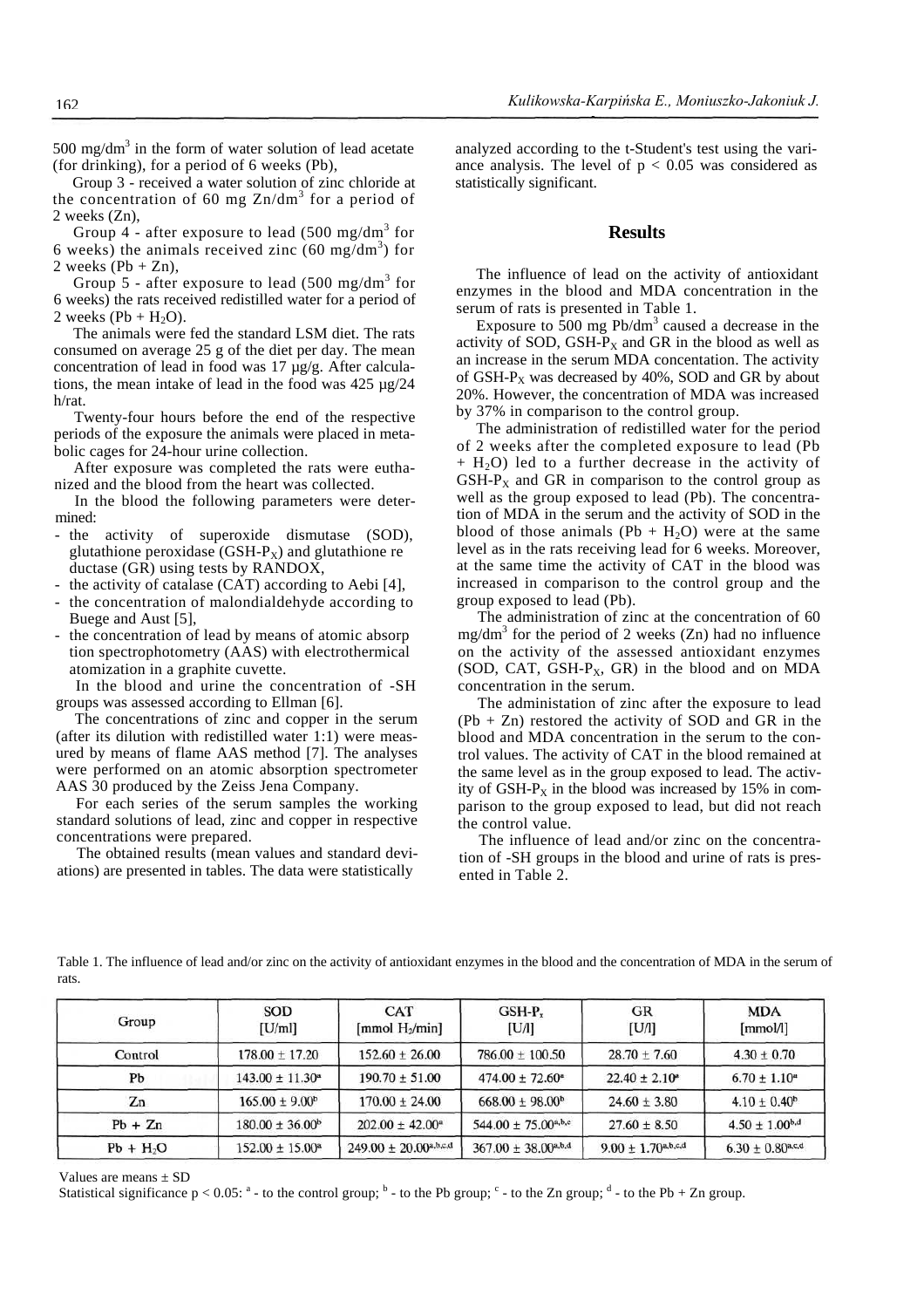Table 2. The concentration of -SH groups in the blood and urine of rats.

|            | -SH groups [mmol/l]              |                                |  |  |
|------------|----------------------------------|--------------------------------|--|--|
| Group      | blood                            | urine                          |  |  |
| Control    | $0.700 \pm 0.160$                | $0.050 \pm 0.006$              |  |  |
| Ph         | $0.370 \pm 0.050^a$              | $0.039 \pm 0.005^a$            |  |  |
| Zn         | $0.210 \pm 0.080^{a,b}$          | $0.040 \pm 0.009$              |  |  |
| $Pb + Zn$  | $0.680 \pm 0.150^{b,c}$          | $0.044 \pm 0.009$              |  |  |
| $Pb + H2O$ | $0.404 \pm 0.110^{\text{a,c,d}}$ | $0.038 \pm 0.003$ <sup>a</sup> |  |  |

Values are means  $\pm$  SD

Statistical significance  $p < 0.05$ :  $a$  - to the control group;  $b$  - to the Pb group;  $\degree$  - to the Zn group;  $\degree$  - to the Pb + Zn group.

The administration of lead as well as zinc led to a decrease in -SH groups concentration in the blood and urine. After the 6-week exposure to lead the concentration of -SH groups was decreased by 48 and 22% in the blood and urine, respectively, in comparison to the control group. The administration of zinc decreased the concentration of -SH groups by 70% in the blood and by 20% in the urine as compared to the control group.

The administration of zinc to the rats previously intoxicated with lead  $(Pb + Zn)$  caused an increase in -SH groups concentration in the blood and urine to the control value.

Concentrations of lead in the blood as well as zinc and copper in the serum of rats are presented in Table 3.

In the animals exposed to lead the concentration of this metal in the blood was 7 times higher than in the control group. The increase of the blood lead concentration was accompanied by a 17% increase in zinc concentration and a 27% reduction of copper concentration in the serum.

Table 3. The concentration of lead in the blood as well as zinc and copper in the serum of rats.

| Group      | $Pb$ [ $\mu$ g/dl]       | $Zn$ [µg/dl]                      | Cu [µg/dl]                      |
|------------|--------------------------|-----------------------------------|---------------------------------|
| Control    | $8.30 \pm 2.00$          | $120.00 \pm 13.70$                | $136.00 \pm 14.00$              |
| Pb         | $62.00 \pm 12.20^*$      | $140.00 \pm 11.60^a$              | $107.00 \pm 20.00$ <sup>a</sup> |
| Zn         | $17.50 \pm 3.70^{a,b}$   | $244.00 \pm 22.00^{a,b}$          | $95.00 \pm 16.00^a$             |
| $Pb + Zn$  | $34.20 \pm 1.80^{a,b}$   | $194.00 \pm 18.00^{a,b}$          | $102.00 \pm 14.00^a$            |
| $Pb + H2O$ | $41.40 \pm 9.10^{a,b,c}$ | $152.00 \pm 16.50^{\text{a,c,d}}$ | $101.00 \pm 21.00^a$            |

Values are means  $\pm$  SD

Statistical significance  $p < 0.05$ :  $a$  - to the control group;  $b$  - to the Pb group;  $\circ$  - to the Zn group;  $\circ$  - to the Pb + Zn group.

The administration of redistilled water after lead exposure (Pb +  $H_2O$ ) led to a decrease in the blood lead concentration in comparison to the group receiving lead for 6 weeks, but the concentration was still higher than that in the control group. The concentrations of zinc and copper in the serum were unchanged by zinc and remained at the level of the group exposed to lead.

The administration of zinc caused a 2-fold increase in the concentrations of zinc in the serum and lead in the blood in comparison to the control group. Simultaneously, a 30% decrease in the concentration of copper in the serum was observed.

Zinc used after exposure to lead  $(Pb + Zn)$  led to a 50% decrease in the blood lead concentration in comparison to the group exposed to lead, but had no influence on the concentration of copper in the serum.

### **Discussion**

Although lead does not directly take part in the transport of electrons, the catalysis of peroxidative reactions by this metal probably is a major contributor to its toxic action.

In the conducted experiment we have described a 7-fold increase in the blood lead and above 20% decrease in the serum copper concentration as a result of exposure to lead. Simultaneously, the changes in the activity of the antioxidant enzymes in the blood and MDA concentration in the serum as well as the concentration of -SH groups in the blood and urine were noted.

The rats intoxicated with lead showed a decrease in SOD activity.

The mechanism of reactions catalyzed by SOD consists in the reduction and oxidation of metal ions which are present in the active centre of this enzyme (Zn, Cu). As a result of these reactions hydrogen peroxide  $(H_2O_2)$ is produced. The biosynthesis of SOD is under close control. Unfortunately, so far this process has been described only for bacterial cells [8]. But it is known that the inductor of the synthesis is a product of molecular oxygen  $(O_2)$ reduction and that this process is regulated by iron ions. It has been noted that the level of iron ions in the serum increases in conditions of exposure to lead. Even a small increase in the concentration of iron ions leads to a sudden production of reactive oxygen species (ROS), for example in the Fenton-like reaction [9].

The mechanism of catalysis influenced by SOD suggests that this enzyme is an incomplete antioxidant which protects from the action of one free oxygen radical  $O_2$ . Biologically the action of SOD through  $H_2O_2$  is connected with the action of CAT. The function of CAT is removal of  $H_2O_2$  formed as a result of the action of the oxygen dehydrogenases. Available literature data have shown that  $H_2O_2$  inhibits the activity of SOD, while  $O_2$  inhibits the action of CAT [10].

The decrease in SOD activity in rats intoxicated with lead can be a result of the decrease in copper concentration in the serum noted in these animals. Copper shows a dualistic character in its action. In the form of free ions  $(Cu^{2+})$  copper is a strong peroxidative factor. On the other hand, this metal is a component of important enzymes such as SOD and ceruloplasmin, which protect against peroxidative processes. The proper ratio of Cu/Zn is necessary for the maintenance of the oxido-reductive balance in the organism [11].

Pigeolet et al. [12] have shown that enzymes such as SOD, CAT and GSH- $P_X$  can also be inactivated by the products of their own reactions in the presence of high concentrations of  $H_2O_2$  or OH (hydroxyl radical).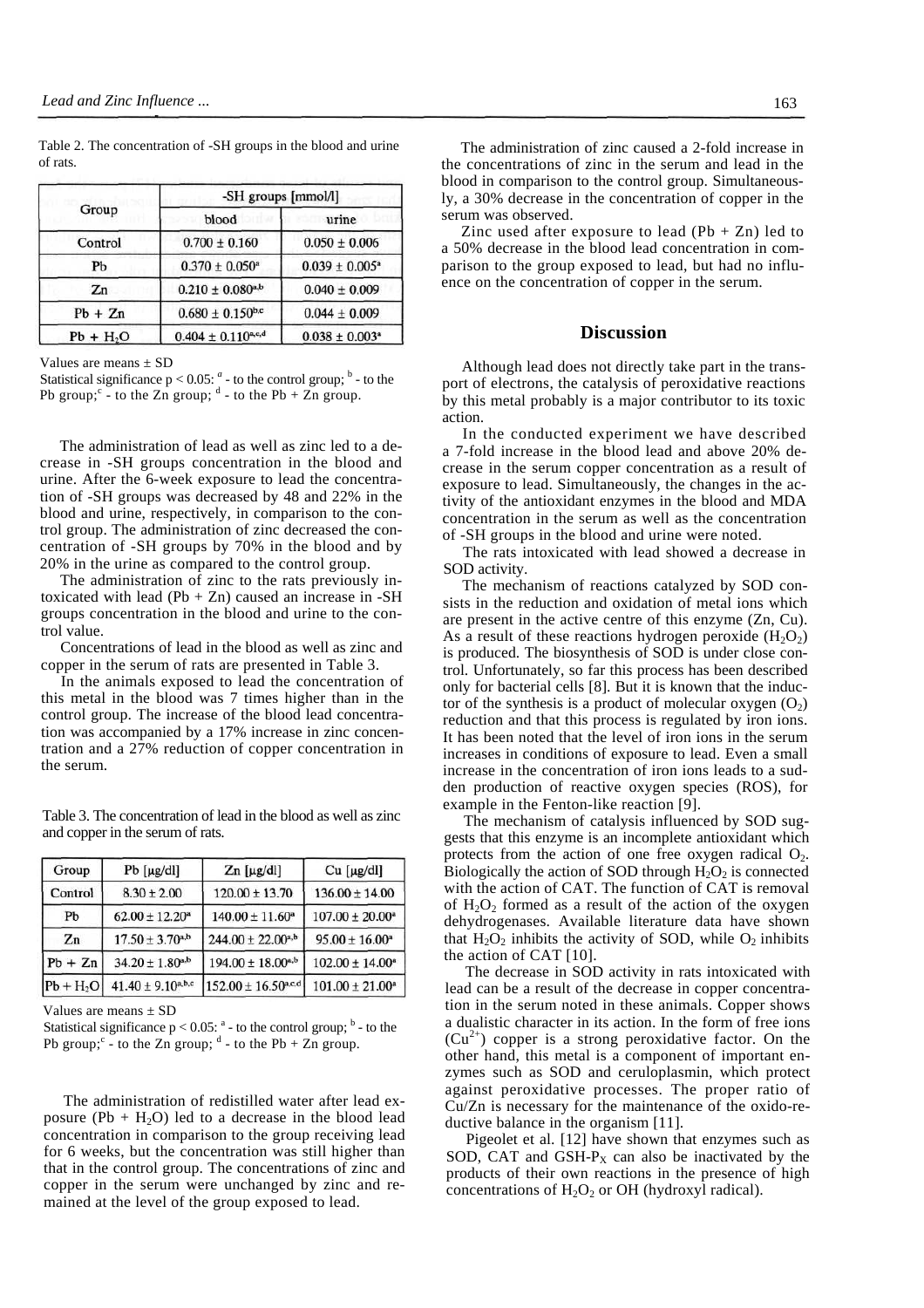The enzyme responsible for the decomposition of lipid peroxides is  $GSH-P_X$ . This enzyme protects cellular membranes from peroxidative damage. The presence of the free -SH groups is necessary for the proper action of this antioxidant enzyme. In this study we have noted a decrease in the concentration of the free -SH groups in the blood as well as in the urine of the rats exposed to lead [13]. The decrease in the activity of  $GSH-P<sub>X</sub>$  in the blood and the increase in MDA concentration in the serum of the rats exposed to lead can be a result of this heavy metal-induced depletion in the free -SH groups noted in these animals.

We have also noted that the activity of another antioxidant enzyme - GR decreases in conditions of exposure to lead. This enzyme is responsible for the transformation of the oxidized glutathione into its reduced form (GSH). The diminution in the concentration of GSH leads to fast accumulation of lipid peroxides in a cell [14].

Our results are in accordance with the data of other authors who have noted an increase in the concentration of MDA in liver and serum and a reduction in the activity of antioxidant enzymes such as SOD, GSH- $P_X$  and GR in rats intoxicated with lead.

The administration of redistilled water for a period of 2 weeks after exposure to lead caused a reduction in the blood lead concentration in comparison to the animals receiving lead alone but did not diminish this metal concentration to the level of the control group. The cessation of the exposure had no influence on the concentration of -SH groups in blood and urine. The concentrations of - SH groups in these animals remained at the levels noted in the group exposed to lead. The activities of  $GSH-P_X$ and GR were further decreased, while the activity of CAT was considerably increased. Furthermore, the concentration of MDA in the serum and the activity of SOD in the blood still remained at the level of the lead exposed group. It can be supposed that the changes in the studied parameters noted 2 weeks after the completed exposure to lead are of reoxidative character. The reoxidative damage is characterized as the damage of a tissue which occurs at the time of bringing the proper oxygen metabolism back after the period of anoxia. Intensively conducted studies appear to confirm the hypothesis that ROS are responsible for the appearance of the disturbances at this time. Reintake of oxygen to the sites of anoxia is characterized by a decrease in the concentrations of ATP and intracellular antioxidants as well as the presence of transition metals. It leads to an increase in the production of  $H_2O_2$ , OH and  $O_2$  [15].

Zinc administred after exposure to lead caused a 50% decrease in the blood lead concentration in comparison to the group exposed to lead. The administration of zinc resulted also in normalization (returned to the control value) of the activities of SOD and GSH in the blood and MDA concentation in the serum as well as the concentration of -SH groups in the blood and urine.

For a long time it was thought that the role of zinc and copper in the maintenance of the balance between the pro- and antioxidative processes depends on the presence of these metals in the molecules of antoxidant enzymes.

Bettgev and O'Dell [16] have shown that zinc is an

essential element for the maintenance of the proper structure and function of cellular membranes. These data and results of later conducted studies [17] prove the fact that zinc shows antioxidative action independently on the kind of enzymes in which it is present. But the mechanism of the action of zinc is still unknown. These authors have suggested that zinc shows antioxidative action only in high concentrations. The antioxidant role of zinc (only extracellular) probably consists in the protection of -SH groups against oxidation and inhibition of the formation of ROS in whose transition metals take part.

Increased lead consumption causes, among other things, a decrease in copper absorption from the gastrointestinal tract. The proper concentration of copper in the body has an influence on the activity of SOD [18].

Lead does not induce directly the peroxidation of lipids. This metal however, shows peroxidative action in facilitateing the formation of free oxygen radicals. The action of lead is probably a result of the impoverishment of cells in GSH and reduction of the total pool of -SH groups bound with proteins.

## **Conclusions**

1. Lead caused a decrease in the activities of SOD,  $GSH-P<sub>X</sub>$  and  $GR$  in the blood. Simultaneausly, the con centration of MDA in the serum was increased.

2. Zinc had no influence on the activities of the studied antioxidant enzymes.

3. Zinc administered after the completed exposure to lead reduced the effects of toxic action of lead, leading to a normalization of the activities of SOD and GR in the blood as well as the concentration of MDA in the serum.

## **References**

- 1. KULIKOWSKA E., MONIUSZKO-JAKONIUK.J., MINIUK K., KALUZYNSKI A, Wplyw cynku na redystrybucje otowiu w ustroju szczura narazonego na 500 ppm otowiu. Acta Pol.Toxicol. **2,** 148, **1994.**
- 2. KULIKOWSKA E., MONIUSZKO-JAKONIUK J., MINIUK K., The influence of lead after administration of ethanol to rats. Pol.J.Pharmacol.Pharm. 41, 281,1989.
- 3. SKOCZYNSKA A., Peroksydacja lipidow w toksycznym dziataniu otowiu i kadmu. Med.Pracy 2, 197, 1997.
- 4. AEBI H.E., Methods of enzymatic analysis. Verlag Chemie 3, 273, **1983.**
- 5. BUEGE J.A, AUST S.D, Methods Enzymol. 52, 302,**1978.**
- 6. ELLMAN G.L., Tissue sulfhydryl groups. Arch.Biochem.Biophis. **82,** 70, **1959.**
- 7. PINTA M., Absorpcyjna spektrometria atomowa-zastosowanie w analizie chemicznej. PWN, Warszawa, **1990.**
- 8. LICZMANSKA A.E., Toksycznosc tlenu II. Mechanizmy obronne. Postepy Bioch. 4, 293, **1988.**
- 9. MINOTTI G., AUST S.D., The role of iron in oxigen radical mediated lipid peroxidation. Chem.Biol.Interact. **71,** 1, **1989.**
- 10. KONO Y., FRIDOWICH I, Superoxide radical inhibitis catalase. J.Biol.Chem. 257, 5751,1982